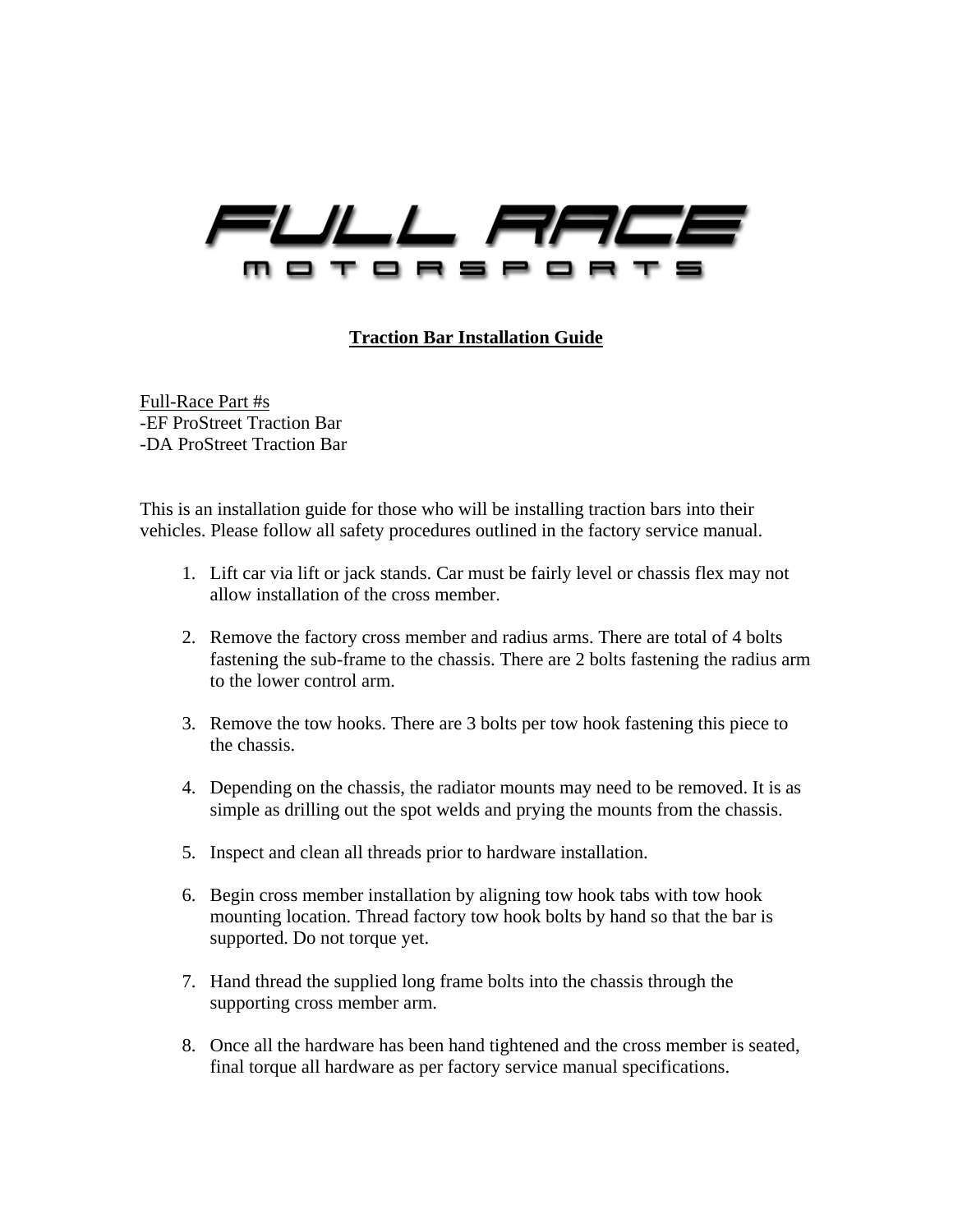- 9. Depending on application, suspension, and axles being used, the axles and or related suspension components may need to be removed for radius arm lower control arm bracket installation.
- 10. Inspect and clean all threads prior to hardware installation.
- 11. Begin installation of the radius arm to the lower control arm. The left hand thread end of the radius arm will be fastened to the lower control arm. The lower control arm bracket will resemble the figures and the end of the guide.
- 12. Fasten radius arm to cross member with the remaining hardware. The right hand thread end of the radius rod will bolt to the cross member and resemble the figures at the end of the guide.



**Figure 1.** Lower control arm bracket exploded view.



**Figure 2.** Lower control arm bracket exploded view.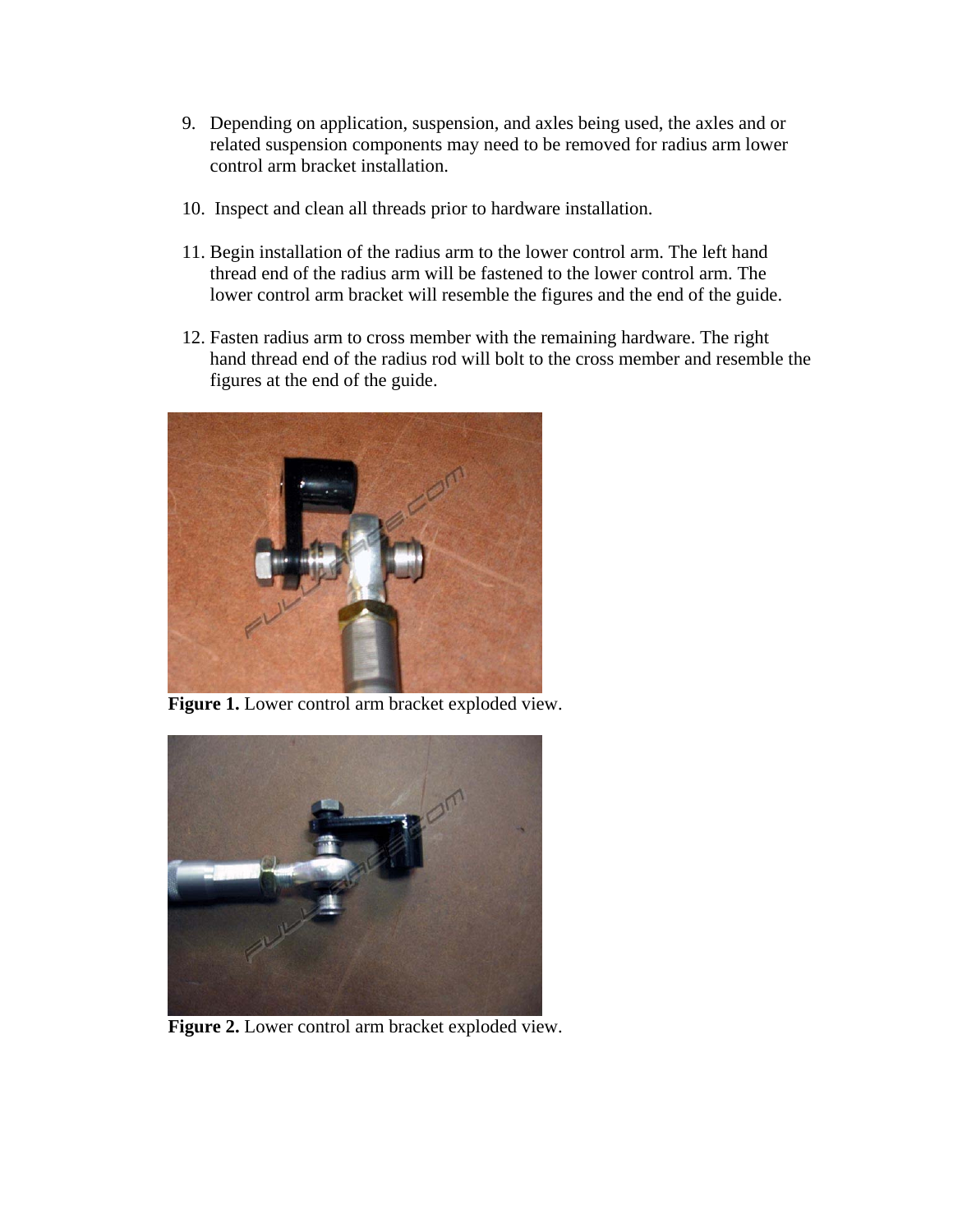

**Figure 3.** Assembled radius rod fastened to lower control arm.



**Figure 4.** Assembled radius rod fastened to lower control arm.



**Figure 5.** Assembled radius rod fastened to cross member.